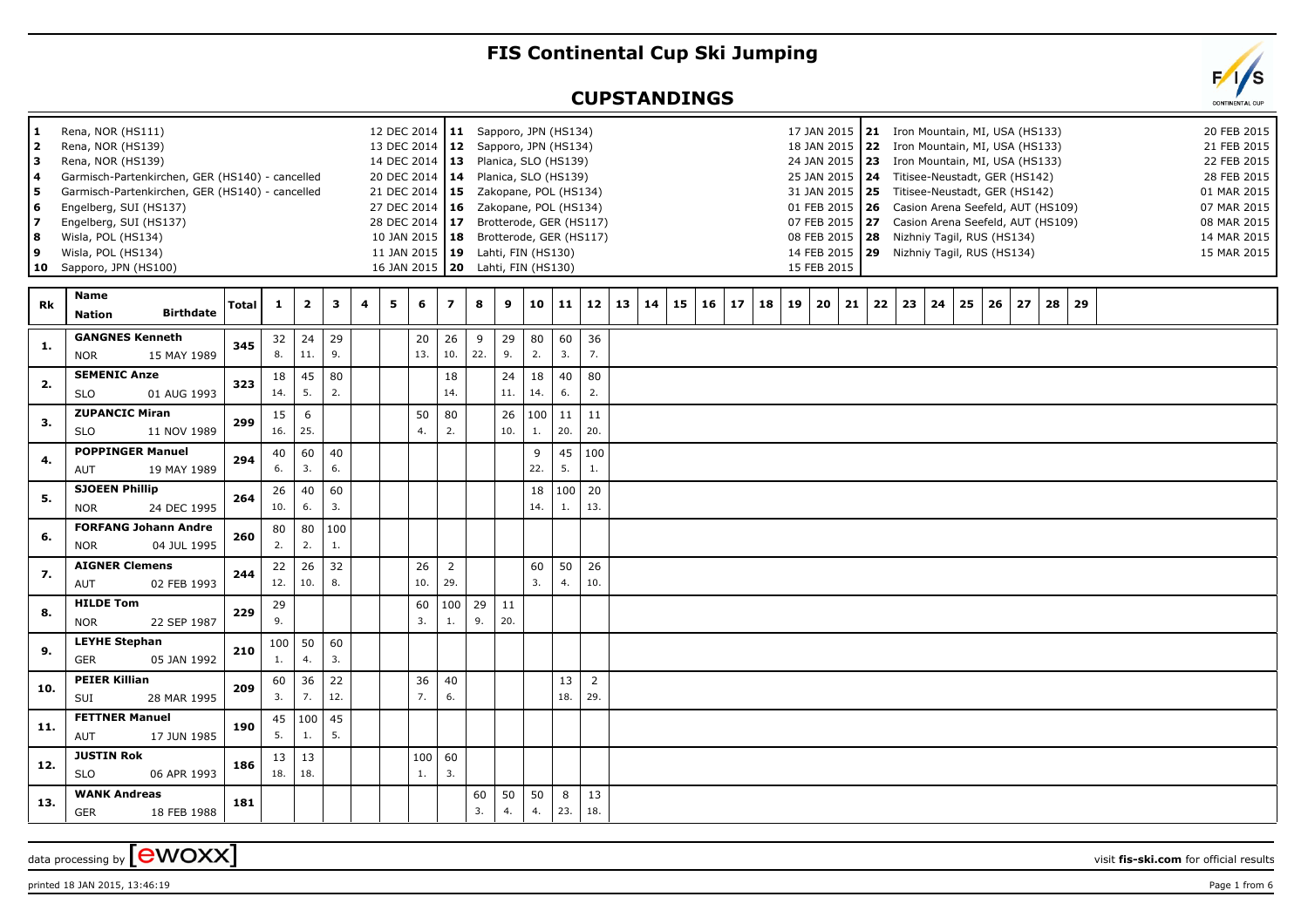| Rk  | Name<br><b>Birthdate</b><br><b>Nation</b>            | Total | $\mathbf{1}$          | $\mathbf{2}$            | $\mathbf{3}$ | 4 | 5 | 6                   | $\overline{\mathbf{z}}$ | 8                     | 9         | 10           | 11                    | 12                             | 13 | 14 | $15 \mid 16$ | 17 | 18 | 19 | 20 | 21 | 22 | 23 | 24 | 25 | 26 | 27 | 28 | 29 |  |  |  |
|-----|------------------------------------------------------|-------|-----------------------|-------------------------|--------------|---|---|---------------------|-------------------------|-----------------------|-----------|--------------|-----------------------|--------------------------------|----|----|--------------|----|----|----|----|----|----|----|----|----|----|----|----|----|--|--|--|
| 14. | <b>NAGLIC Tomaz</b><br>18 JUL 1989<br>SLO            | 173   |                       |                         |              |   |   |                     | $10\,$<br>21.           | 24<br>11.             | 9<br>22.  | 26<br>10.    | 24<br>11.             | 80<br>2.                       |    |    |              |    |    |    |    |    |    |    |    |    |    |    |    |    |  |  |  |
| 15. | <b>MURANKA Klemens</b><br>31 AUG 1994<br>POL         | 160   |                       |                         |              |   |   |                     |                         | 80<br>2.              | 80<br>2.  |              |                       |                                |    |    |              |    |    |    |    |    |    |    |    |    |    |    |    |    |  |  |  |
| 16. | <b>WENIG Daniel</b><br><b>GER</b><br>12 AUG 1991     | 151   | $50 \mid 14$<br>4.    | 17.                     |              |   |   |                     |                         |                       |           | 32<br>8.     | 15<br>16.             | 40<br>6.                       |    |    |              |    |    |    |    |    |    |    |    |    |    |    |    |    |  |  |  |
| 17. | <b>KLUSEK Bartlomiej</b><br>15 JAN 1993<br>POL       | 146   |                       | 5<br>26.                |              |   |   | 80<br>2.            | 45<br>5.                |                       | 16<br>15. |              |                       |                                |    |    |              |    |    |    |    |    |    |    |    |    |    |    |    |    |  |  |  |
| 18. | <b>JOHANSSON Robert</b><br><b>NOR</b><br>23 MAR 1990 | 144   |                       | 15<br>16.               | 6<br>25.     |   |   |                     |                         | 11<br>20.             | 40<br>6.  | 11<br>20.    | 16<br>15.             | 45<br>5.                       |    |    |              |    |    |    |    |    |    |    |    |    |    |    |    |    |  |  |  |
| 19. | ZIOBRO Jan<br>24 JUN 1991<br>POL                     | 132   |                       |                         |              |   |   |                     |                         | $100$ 32<br>1.        | 8.        |              |                       |                                |    |    |              |    |    |    |    |    |    |    |    |    |    |    |    |    |  |  |  |
| 20. | <b>GEIGER Karl</b><br>GER<br>11 FEB 1993             | 117   |                       |                         |              |   |   |                     |                         | 50<br>4.              | 36<br>7.  | 13<br>18.    |                       | 18<br>14.                      |    |    |              |    |    |    |    |    |    |    |    |    |    |    |    |    |  |  |  |
| 21. | <b>QUECK Danny</b><br>17 SEP 1989<br>GER             | 108   | $15 \mid 7$<br>16.    | 24.                     |              |   |   | 13<br>18.           | 24<br>11.               | $15 \mid 10$<br>16.   | 21.       | 24<br>11.    |                       |                                |    |    |              |    |    |    |    |    |    |    |    |    |    |    |    |    |  |  |  |
| 22. | <b>HVALA Jaka</b><br>15 JUL 1993<br>SLO              | 107   | $\overline{2}$<br>29. |                         |              |   |   |                     |                         |                       |           | 50<br>4.     | 5 <sup>7</sup><br>26. | 50<br>4.                       |    |    |              |    |    |    |    |    |    |    |    |    |    |    |    |    |  |  |  |
| 23. | <b>TOLLINGER Elias</b><br>25 MAR 1995<br>AUT         | 106   | 24<br>11.   28.       | $\overline{\mathbf{3}}$ | 12<br>19.    |   |   | 32<br>8.            | $\mathbf{3}$<br>28.     | 32<br>8.              |           |              |                       |                                |    |    |              |    |    |    |    |    |    |    |    |    |    |    |    |    |  |  |  |
| 23. | <b>HULA Stefan</b><br>29 SEP 1986<br>POL             | 106   | 36<br>7.              | <sup>1</sup><br>30.     | 18<br>14.    |   |   | 29<br>9.            |                         | $\overline{4}$<br>27. | 18<br>14. |              |                       |                                |    |    |              |    |    |    |    |    |    |    |    |    |    |    |    |    |  |  |  |
| 23. | <b>KOT Maciej</b><br>09 JUN 1991<br>POL              | 106   |                       |                         |              |   |   | 6<br>25.            |                         |                       | 100<br>1. |              |                       |                                |    |    |              |    |    |    |    |    |    |    |    |    |    |    |    |    |  |  |  |
| 26. | <b>STJERNEN Andreas</b><br><b>NOR</b><br>30 JUL 1988 | 105   |                       |                         |              |   |   | 45<br>5.            | 50<br>4.                |                       |           |              |                       | 10<br>21.                      |    |    |              |    |    |    |    |    |    |    |    |    |    |    |    |    |  |  |  |
| 27. | <b>WOHLGENANNT Ulrich</b><br>01 AUG 1994<br>AUT      | 101   |                       |                         |              |   |   | 24<br>11.           | $\overline{4}$<br>27.   |                       |           | $40\,$<br>6. | 18<br>14.             | 15<br>16.                      |    |    |              |    |    |    |    |    |    |    |    |    |    |    |    |    |  |  |  |
| 27. | <b>SINKOVEC Jure</b><br><b>SLO</b><br>03 JUL 1985    | 101   |                       | 10<br>21.               | 20<br>13.    |   |   | 22<br>12.           | 29<br>9.                | 20<br>13.             |           |              |                       |                                |    |    |              |    |    |    |    |    |    |    |    |    |    |    |    |    |  |  |  |
| 29. | <b>RHOADS William</b><br>08 JUN 1995<br><b>USA</b>   | 88    |                       |                         |              |   |   |                     |                         |                       | 5<br>26.  |              | 80<br>2.              | $\overline{\mathbf{3}}$<br>28. |    |    |              |    |    |    |    |    |    |    |    |    |    |    |    |    |  |  |  |
| 30. | <b>KUBACKI Dawid</b><br>POL<br>12 MAR 1990           | 86    |                       |                         |              |   |   |                     |                         | 26<br>10.             | 60<br>3.  |              |                       |                                |    |    |              |    |    |    |    |    |    |    |    |    |    |    |    |    |  |  |  |
| 31. | <b>SCHIFFNER Markus</b><br>AUT<br>05 JUN 1992        | 80    | 6<br>$25.$ 20.        | 11                      | 11<br>20.    |   |   | $\mathbf{1}$<br>30. |                         |                       |           | 18<br>14.    | $\overline{4}$<br>27. | 29<br>9.                       |    |    |              |    |    |    |    |    |    |    |    |    |    |    |    |    |  |  |  |
| 32. | <b>DESCHWANDEN Gregor</b><br>27 FEB 1991<br>SUI      | 78    | 9<br>22.              | 16<br>  $15.$           | 26<br>10.    |   |   | 16<br>15.           | 11<br>20.               |                       |           |              |                       |                                |    |    |              |    |    |    |    |    |    |    |    |    |    |    |    |    |  |  |  |

data processing by **CWOXX** visit **fis-ski.com** for official results

printed 18 JAN 2015, 13:46:19 **Page 2** from 6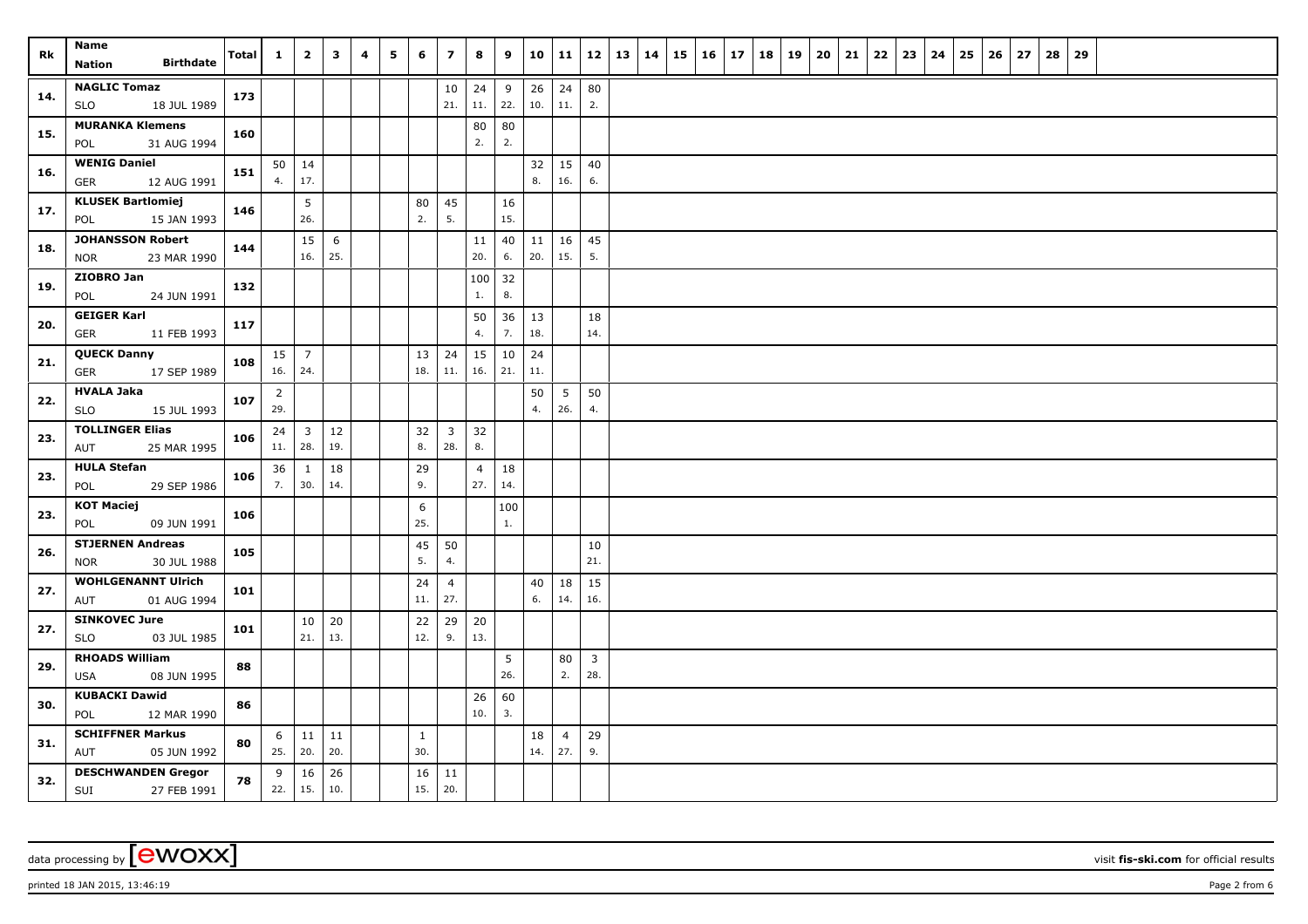| Rk  | <b>Name</b><br><b>Birthdate</b><br><b>Nation</b>          | <b>Total</b> | $\mathbf{1}$                   | $\overline{2}$ | $\mathbf{3}$          | 4 | 5 | 6                     | $\overline{z}$      | 8         | 9                     |           | 10   11   |           | $12 \mid 13 \mid 14$ | 15 | 16 | 17 | 18   19 | 20 | 21 | 22 | 23 | 24 | 25 | 26 | 27 | 28 | 29 |  |  |  |
|-----|-----------------------------------------------------------|--------------|--------------------------------|----------------|-----------------------|---|---|-----------------------|---------------------|-----------|-----------------------|-----------|-----------|-----------|----------------------|----|----|----|---------|----|----|----|----|----|----|----|----|----|----|--|--|--|
| 32. | <b>GRANERUD Halvor Egner</b><br>29 MAY 1996<br><b>NOR</b> | 78           | 20<br>13.   23.                | 8              | 14<br>17.             |   |   |                       |                     | 20<br>13. | 16<br>15.             |           |           |           |                      |    |    |    |         |    |    |    |    |    |    |    |    |    |    |  |  |  |
| 34. | <b>BJOERENG Joacim Oedes</b><br>14 DEC 1995<br><b>NOR</b> | 76           |                                |                |                       |   |   | 40<br>6.              | 36<br>7.            |           |                       |           |           |           |                      |    |    |    |         |    |    |    |    |    |    |    |    |    |    |  |  |  |
| 35. | <b>HLAVA Lukas</b><br>CZE<br>10 SEP 1984                  | 70           |                                |                |                       |   |   | 12<br>19.             | 13<br>18.           |           | 45<br>5.              |           |           |           |                      |    |    |    |         |    |    |    |    |    |    |    |    |    |    |  |  |  |
| 36. | <b>PASCHKE Pius</b><br>20 MAY 1990<br><b>GER</b>          | 69           |                                |                | 9<br>22.              |   |   | 9<br>22.              | 22<br>12.           |           | $\overline{7}$<br>24. | 22<br>12. |           |           |                      |    |    |    |         |    |    |    |    |    |    |    |    |    |    |  |  |  |
| 37. | <b>KOZISEK Cestmir</b><br>CZE<br>09 NOV 1991              | 68           | 12 <br>19.                     | 32<br>8.       | 24<br>11.             |   |   |                       |                     |           |                       |           |           |           |                      |    |    |    |         |    |    |    |    |    |    |    |    |    |    |  |  |  |
| 38. | <b>JACOBSEN Anders</b><br>17 FEB 1985<br><b>NOR</b>       | 65           | $\overline{\mathbf{3}}$<br>28. | 22<br>12.      | 40<br>6.              |   |   |                       |                     |           |                       |           |           |           |                      |    |    |    |         |    |    |    |    |    |    |    |    |    |    |  |  |  |
| 39. | <b>SATO Yukiya</b><br>19 JUN 1995<br>JPN                  | 64           |                                |                |                       |   |   |                       |                     |           |                       |           | 32<br>8.  | 32<br>8.  |                      |    |    |    |         |    |    |    |    |    |    |    |    |    |    |  |  |  |
| 40. | <b>ZNISZCZOL Aleksander</b><br>POL<br>08 MAR 1994         | 61           | 16<br>15.                      | 29<br>9.       | 16<br>15.             |   |   |                       |                     |           |                       |           |           |           |                      |    |    |    |         |    |    |    |    |    |    |    |    |    |    |  |  |  |
| 41. | <b>HOLIK Frantisek</b><br>23 OCT 1998<br>CZE              | 51           |                                |                |                       |   |   |                       |                     |           |                       |           | 29<br>9.  | 22<br>12. |                      |    |    |    |         |    |    |    |    |    |    |    |    |    |    |  |  |  |
| 42. | <b>ALTENBURGER Florian</b><br>AUT<br>02 NOV 1993          | 50           |                                |                |                       |   |   | 15<br>16.             | $\mathbf{1}$<br>30. |           |                       |           | 26<br>10. | 8<br>23.  |                      |    |    |    |         |    |    |    |    |    |    |    |    |    |    |  |  |  |
| 43. | <b>HUBER Daniel</b><br>AUT<br>02 JAN 1993                 | 48           |                                | 13<br>18.      | $\overline{7}$<br>24. |   |   | $\overline{7}$<br>24. | 5<br>26.            |           |                       |           |           | 16<br>15. |                      |    |    |    |         |    |    |    |    |    |    |    |    |    |    |  |  |  |
| 43. | <b>LARINTO Ville</b><br>11 APR 1990<br>FIN                | 48           |                                |                |                       |   |   |                       |                     |           |                       | 12<br>19. | 36<br>7.  |           |                      |    |    |    |         |    |    |    |    |    |    |    |    |    |    |  |  |  |
| 45. | <b>ELVERUM SORSELL Kim I</b><br>06 OCT 1988<br><b>NOR</b> | 47           | 5<br>26.                       |                |                       |   |   | 18<br>14.             | 9<br>22.            | 29.       | $2 \mid 13$<br>18.    |           |           |           |                      |    |    |    |         |    |    |    |    |    |    |    |    |    |    |  |  |  |
| 45. | <b>KLINGA Sebastian</b><br>26 APR 1992<br>FIN             | 47           |                                |                |                       |   |   | 10<br>21.             | 32<br>8.            |           |                       |           |           | 5<br>26.  |                      |    |    |    |         |    |    |    |    |    |    |    |    |    |    |  |  |  |
| 47. | <b>MAYER Nicolas</b><br><b>FRA</b><br>06 OCT 1990         | 46           | $\overline{4}$<br>27.          | 20<br>13.      | 8<br>23.              |   |   | $\overline{2}$<br>29. | 6<br>25.            | 6<br>25.  |                       |           |           |           |                      |    |    |    |         |    |    |    |    |    |    |    |    |    |    |  |  |  |
| 48. | <b>HAZETDINOV Ilmir</b><br>28 OCT 1991<br><b>RUS</b>      | 45           |                                |                |                       |   |   |                       |                     | 45<br>5.  |                       |           |           |           |                      |    |    |    |         |    |    |    |    |    |    |    |    |    |    |  |  |  |
| 49. | <b>KYTOESAHO Niko</b><br><b>FIN</b><br>18 DEC 1999        | 43           |                                | 9<br>22.       | 15<br>16.             |   |   |                       | 16<br>15.           |           | $\mathbf{3}$<br>28.   |           |           |           |                      |    |    |    |         |    |    |    |    |    |    |    |    |    |    |  |  |  |
| 50. | <b>LEJA Krzysztof</b><br>POL<br>21 FEB 1996               | 40           |                                |                |                       |   |   |                       |                     | 40<br>6.  |                       |           |           |           |                      |    |    |    |         |    |    |    |    |    |    |    |    |    |    |  |  |  |
| 51. | <b>KALINITSCHENKO Anton</b><br><b>RUS</b><br>22 JUL 1982  | 39           |                                |                |                       |   |   | 14<br>17.             |                     | 13<br>18. | 12<br>19.             |           |           |           |                      |    |    |    |         |    |    |    |    |    |    |    |    |    |    |  |  |  |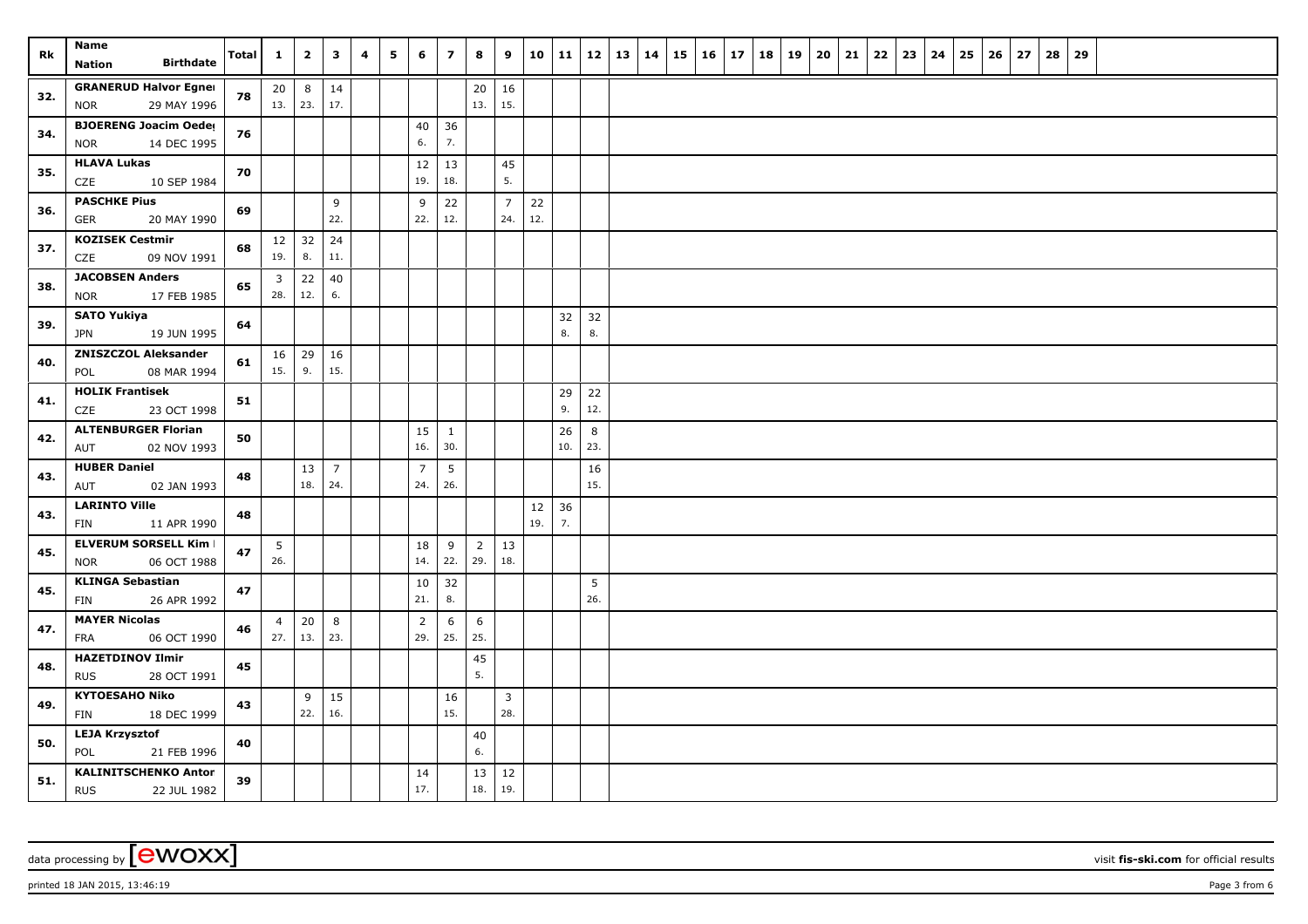| Rk  | Name<br><b>Birthdate</b><br>Nation                       | Total | $\mathbf{1}$ | $\overline{2}$        | $\overline{\mathbf{3}}$ | 4 | 5 | 6         | $\overline{z}$ | 8         | 9                     | 10                  | 11   12   13   14      |                       |  | $15 \mid 16 \mid$ | 17 | 18 | 19 | 20 | 21 | $22 \mid 23$ | 24 | 25 | 26 | 27 | 28 | 29 |  |  |  |
|-----|----------------------------------------------------------|-------|--------------|-----------------------|-------------------------|---|---|-----------|----------------|-----------|-----------------------|---------------------|------------------------|-----------------------|--|-------------------|----|----|----|----|----|--------------|----|----|----|----|----|----|--|--|--|
| 52. | <b>GREIDERER Simon</b><br>18 JAN 1996<br>AUT             | 38    |              |                       |                         |   |   |           |                | 36<br>7.  | $\overline{2}$<br>29. |                     |                        |                       |  |                   |    |    |    |    |    |              |    |    |    |    |    |    |  |  |  |
| 53. | <b>NIEMI Sami</b><br><b>FIN</b><br>16 FEB 1991           | 37    |              |                       |                         |   |   |           |                |           |                       | 29<br>9.            | $7\overline{ }$<br>24. | $\mathbf{1}$<br>30.   |  |                   |    |    |    |    |    |              |    |    |    |    |    |    |  |  |  |
| 54. | <b>LANISEK Anze</b><br><b>SLO</b><br>20 APR 1996         | 36    |              |                       |                         |   |   |           |                |           |                       | 22<br>12.           |                        | 14<br>17.             |  |                   |    |    |    |    |    |              |    |    |    |    |    |    |  |  |  |
| 54. | <b>ITO Masamitsu</b><br>27 FEB 1998<br><b>JPN</b>        | 36    |              |                       |                         |   |   |           |                |           |                       | 36<br>7.            |                        |                       |  |                   |    |    |    |    |    |              |    |    |    |    |    |    |  |  |  |
| 56. | <b>KARLEN Gabriel</b><br>10 MAR 1994<br>SUI              | 35    |              |                       |                         |   |   | 11<br>20. |                |           |                       |                     |                        | 24<br>11.             |  |                   |    |    |    |    |    |              |    |    |    |    |    |    |  |  |  |
| 57. | <b>EGLOFF Luca</b><br>06 JUN 1995<br>SUI                 | 31    |              | $\overline{2}$<br>29. |                         |   |   |           |                |           |                       |                     | 22<br>12.              | $\overline{7}$<br>24. |  |                   |    |    |    |    |    |              |    |    |    |    |    |    |  |  |  |
| 58. | <b>ASCHENWALD Philipp</b><br>12 NOV 1995<br>AUT          | 28    |              |                       |                         |   |   |           |                | $17.$ 17. | $14 \mid 14$          |                     |                        |                       |  |                   |    |    |    |    |    |              |    |    |    |    |    |    |  |  |  |
| 58. | <b>MABUCHI Minato</b><br>28 JUN 1992<br><b>JPN</b>       | 28    |              |                       |                         |   |   |           |                |           |                       | 14<br>17.           | 14<br>17.              |                       |  |                   |    |    |    |    |    |              |    |    |    |    |    |    |  |  |  |
| 60. | <b>BIEGUN Krzysztof</b><br>21 MAY 1994<br>POL            | 26    |              |                       |                         |   |   | 8<br>23.  | 12<br>19.      |           | 6<br>25.              |                     |                        |                       |  |                   |    |    |    |    |    |              |    |    |    |    |    |    |  |  |  |
| 61. | <b>MAKSIMOCHKIN Mikhail</b><br>29 AUG 1993<br><b>RUS</b> | 25    |              |                       |                         |   |   |           |                | 5<br>26.  | 20<br>13.             |                     |                        |                       |  |                   |    |    |    |    |    |              |    |    |    |    |    |    |  |  |  |
| 62. | <b>JOHNSON Anders</b><br>23 APR 1989<br>USA              | 24    |              |                       |                         |   |   |           |                | 10<br>21. |                       |                     | 10<br>21.              | $\overline{4}$<br>27. |  |                   |    |    |    |    |    |              |    |    |    |    |    |    |  |  |  |
| 63. | <b>ZOGRAFSKI Vladimir</b><br>14 JUL 1993<br>BUL          | 23    |              | 18<br>14.             | $5\overline{5}$<br>26.  |   |   |           |                |           |                       |                     |                        |                       |  |                   |    |    |    |    |    |              |    |    |    |    |    |    |  |  |  |
| 64. | <b>RUDA Adam</b><br>18 NOV 1995<br>POL                   | 22    |              |                       |                         |   |   |           | 14<br>17.      |           | 8<br>23.              |                     |                        |                       |  |                   |    |    |    |    |    |              |    |    |    |    |    |    |  |  |  |
| 64. | <b>HUBER Stefan</b><br>08 MAR 1994<br>AUT                | 22    |              |                       |                         |   |   |           |                | 22<br>12. |                       |                     |                        |                       |  |                   |    |    |    |    |    |              |    |    |    |    |    |    |  |  |  |
| 64. | <b>CECON Federico</b><br>11 JUN 1994<br>ITA              | 22    |              |                       |                         |   |   |           |                |           | 22<br>12.             |                     |                        |                       |  |                   |    |    |    |    |    |              |    |    |    |    |    |    |  |  |  |
| 67. | <b>POLASEK Viktor</b><br>CZE<br>18 JUL 1997              | 21    |              |                       |                         |   |   |           |                |           |                       | $\mathbf{1}$<br>30. | 20<br>13.              |                       |  |                   |    |    |    |    |    |              |    |    |    |    |    |    |  |  |  |
| 67. | <b>COLLOREDO Sebastian</b><br>09 SEP 1987<br>ITA         | 21    |              |                       |                         |   |   | 5<br>26.  | 15<br>16.      |           | $\mathbf{1}$<br>30.   |                     |                        |                       |  |                   |    |    |    |    |    |              |    |    |    |    |    |    |  |  |  |
| 67. | <b>POGRAJC Andraz</b><br>26 SEP 1991<br><b>SLO</b>       | 21    | 11<br>20.    |                       | 10<br>21.               |   |   |           |                |           |                       |                     |                        |                       |  |                   |    |    |    |    |    |              |    |    |    |    |    |    |  |  |  |
| 70. | <b>KORNILOV Denis</b><br><b>RUS</b><br>17 AUG 1986       | 20    |              |                       |                         |   |   |           | 20<br>13.      |           |                       |                     |                        |                       |  |                   |    |    |    |    |    |              |    |    |    |    |    |    |  |  |  |

data processing by **CWOXX** wisit **fis-ski.com** for official results

printed 18 JAN 2015, 13:46:19 **Page 4** from 6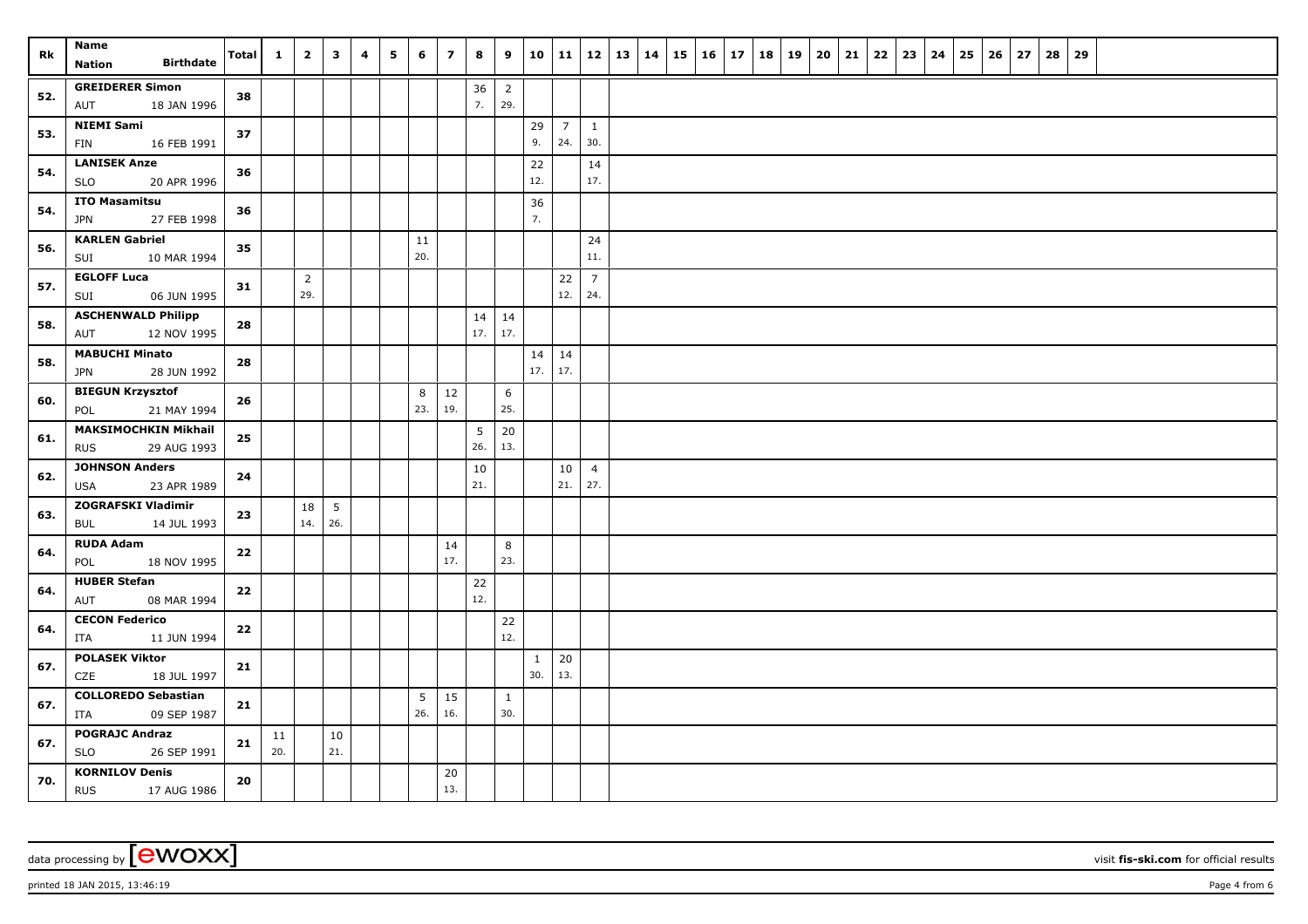| Rk  | Name<br><b>Birthdate</b><br><b>Nation</b>            | Total          | $\mathbf{1}$        | $\overline{\mathbf{2}}$ | $\mathbf{3}$        | 4 | 5 | 6 | $\overline{z}$ | 8                     | 9                     | 10                    | 11           | <b>12</b> | $\vert$ 13 $\vert$ 14 | 15 | $16 \mid 17$ | 18 | 19 | 20 | 21 | 22 | 23 | 24 | 25 | 26 | 27 | 28 | 29 |  |  |  |
|-----|------------------------------------------------------|----------------|---------------------|-------------------------|---------------------|---|---|---|----------------|-----------------------|-----------------------|-----------------------|--------------|-----------|-----------------------|----|--------------|----|----|----|----|----|----|----|----|----|----|----|----|--|--|--|
|     | <b>GLASDER Michael</b>                               |                |                     |                         |                     |   |   |   |                | $12\,$                |                       |                       |              |           |                       |    |              |    |    |    |    |    |    |    |    |    |    |    |    |  |  |  |
| 70. | 27 MAR 1989<br><b>USA</b>                            | 20             |                     |                         |                     |   |   |   | 8<br>23.       | 19.                   |                       |                       |              |           |                       |    |              |    |    |    |    |    |    |    |    |    |    |    |    |  |  |  |
|     | <b>ANTONISSEN Lars</b>                               |                |                     |                         |                     |   |   |   |                |                       |                       | $\overline{2}$        | 6            | $10\,$    |                       |    |              |    |    |    |    |    |    |    |    |    |    |    |    |  |  |  |
| 72. | 31 JUL 1995<br><b>NED</b>                            | 18             |                     |                         |                     |   |   |   |                |                       |                       | 29.                   | 25.          | 21.       |                       |    |              |    |    |    |    |    |    |    |    |    |    |    |    |  |  |  |
| 73. | <b>BIELA Stanislaw</b>                               | 16             |                     |                         |                     |   |   |   |                | 16                    |                       |                       |              |           |                       |    |              |    |    |    |    |    |    |    |    |    |    |    |    |  |  |  |
|     | 02 APR 1994<br>POL                                   |                |                     |                         |                     |   |   |   |                | 15.                   |                       |                       |              |           |                       |    |              |    |    |    |    |    |    |    |    |    |    |    |    |  |  |  |
| 74. | <b>STURSA Vojtech</b>                                | 14             |                     |                         | $\overline{2}$      |   |   |   |                |                       |                       |                       | 12           |           |                       |    |              |    |    |    |    |    |    |    |    |    |    |    |    |  |  |  |
|     | CZE<br>03 AUG 1995                                   |                |                     |                         | 29.                 |   |   |   |                |                       |                       |                       | 19.          |           |                       |    |              |    |    |    |    |    |    |    |    |    |    |    |    |  |  |  |
| 74. | <b>KOBAYASHI Ryoyu</b><br>08 NOV 1996<br><b>JPN</b>  | 14             |                     |                         |                     |   |   |   |                |                       |                       | 5<br>26.              | 9<br>22.     |           |                       |    |              |    |    |    |    |    |    |    |    |    |    |    |    |  |  |  |
| 76. | <b>FAIRALL Nicholas</b><br>06 JUL 1989<br><b>USA</b> | 13             |                     |                         | 13<br>18.           |   |   |   |                |                       |                       |                       |              |           |                       |    |              |    |    |    |    |    |    |    |    |    |    |    |    |  |  |  |
| 77. | <b>CIKL Martin</b>                                   | 12             | 11<br>20.           |                         | $\mathbf{1}$<br>30. |   |   |   |                |                       |                       |                       |              |           |                       |    |              |    |    |    |    |    |    |    |    |    |    |    |    |  |  |  |
|     | CZE<br>17 AUG 1987<br><b>MORRICE Trevor</b>          |                |                     |                         |                     |   |   |   |                |                       |                       |                       |              |           |                       |    |              |    |    |    |    |    |    |    |    |    |    |    |    |  |  |  |
| 77. | CAN<br>23 SEP 1991                                   | 12             |                     |                         |                     |   |   |   |                |                       |                       |                       |              | 12<br>19. |                       |    |              |    |    |    |    |    |    |    |    |    |    |    |    |  |  |  |
|     | <b>HARADA Yumu</b>                                   |                |                     |                         |                     |   |   |   |                |                       |                       | 8                     | $\mathbf{3}$ |           |                       |    |              |    |    |    |    |    |    |    |    |    |    |    |    |  |  |  |
| 79. | <b>JPN</b><br>15 SEP 1990                            | 11             |                     |                         |                     |   |   |   |                |                       |                       | 23.                   | 28.          |           |                       |    |              |    |    |    |    |    |    |    |    |    |    |    |    |  |  |  |
| 80. | <b>HAUER Joachim</b>                                 | 10             |                     |                         |                     |   |   |   |                |                       |                       | 10                    |              |           |                       |    |              |    |    |    |    |    |    |    |    |    |    |    |    |  |  |  |
|     | 02 FEB 1991<br><b>NOR</b>                            |                |                     |                         |                     |   |   |   |                |                       |                       | 21.                   |              |           |                       |    |              |    |    |    |    |    |    |    |    |    |    |    |    |  |  |  |
| 81. | <b>STREITLER Patrick</b><br>17 APR 1995<br>AUT       | 9              |                     |                         |                     |   |   |   |                | 9<br>22.              |                       |                       |              |           |                       |    |              |    |    |    |    |    |    |    |    |    |    |    |    |  |  |  |
|     | <b>HALVORSEN Espen Enge</b>                          |                | 8                   |                         |                     |   |   |   |                |                       |                       |                       |              |           |                       |    |              |    |    |    |    |    |    |    |    |    |    |    |    |  |  |  |
| 82. | 10 MAY 1990<br><b>NOR</b>                            | 8              | 23.                 |                         |                     |   |   |   |                |                       |                       |                       |              |           |                       |    |              |    |    |    |    |    |    |    |    |    |    |    |    |  |  |  |
|     | <b>INGVALDSEN Ole Marius</b>                         |                | $\overline{7}$      |                         |                     |   |   |   |                |                       |                       |                       |              |           |                       |    |              |    |    |    |    |    |    |    |    |    |    |    |    |  |  |  |
| 83. | 02 OCT 1985<br><b>NOR</b>                            | $\overline{z}$ | 24.                 |                         |                     |   |   |   |                |                       |                       |                       |              |           |                       |    |              |    |    |    |    |    |    |    |    |    |    |    |    |  |  |  |
| 83. | <b>ROENSEN Atle Pedersen</b>                         | $\overline{z}$ |                     |                         |                     |   |   |   | $\overline{7}$ |                       |                       |                       |              |           |                       |    |              |    |    |    |    |    |    |    |    |    |    |    |    |  |  |  |
|     | 13 AUG 1988<br><b>NOR</b>                            |                |                     |                         |                     |   |   |   | 24.            |                       |                       |                       |              |           |                       |    |              |    |    |    |    |    |    |    |    |    |    |    |    |  |  |  |
| 83. | <b>VARESCO Daniele</b>                               | $\overline{z}$ |                     |                         |                     |   |   |   |                | $\overline{7}$<br>24. |                       |                       |              |           |                       |    |              |    |    |    |    |    |    |    |    |    |    |    |    |  |  |  |
|     | 25 JUL 1995<br>ITA                                   |                |                     |                         |                     |   |   |   |                |                       |                       |                       |              |           |                       |    |              |    |    |    |    |    |    |    |    |    |    |    |    |  |  |  |
| 83. | <b>NAKAMURA Naoki</b><br>19 SEP 1996<br><b>JPN</b>   | $\overline{z}$ |                     |                         |                     |   |   |   |                |                       |                       | $\overline{7}$<br>24. |              |           |                       |    |              |    |    |    |    |    |    |    |    |    |    |    |    |  |  |  |
| 83. | <b>INNGJERDINGEN Christi</b>                         | $\overline{z}$ |                     |                         |                     |   |   |   |                |                       |                       |                       | $\mathbf{1}$ | 6         |                       |    |              |    |    |    |    |    |    |    |    |    |    |    |    |  |  |  |
|     | 19 DEC 1996<br>SWE                                   |                |                     |                         |                     |   |   |   |                |                       |                       |                       | 30.          | 25.       |                       |    |              |    |    |    |    |    |    |    |    |    |    |    |    |  |  |  |
| 88. | <b>IWASA Yuken</b>                                   | 6              |                     |                         |                     |   |   |   |                |                       |                       | 6                     |              |           |                       |    |              |    |    |    |    |    |    |    |    |    |    |    |    |  |  |  |
|     | <b>JPN</b><br>02 JUL 1999                            |                |                     |                         |                     |   |   |   |                |                       |                       | 25.                   |              |           |                       |    |              |    |    |    |    |    |    |    |    |    |    |    |    |  |  |  |
| 89. | <b>MIETUS Krzysztof</b><br>POL<br>08 MAR 1991        | 5              | $\mathbf{1}$<br>30. |                         |                     |   |   |   |                |                       | $\overline{4}$<br>27. |                       |              |           |                       |    |              |    |    |    |    |    |    |    |    |    |    |    |    |  |  |  |

data processing by **CWOXX** wisit **fis-ski.com** for official results

printed 18 JAN 2015, 13:46:19 **Page 5** from 6